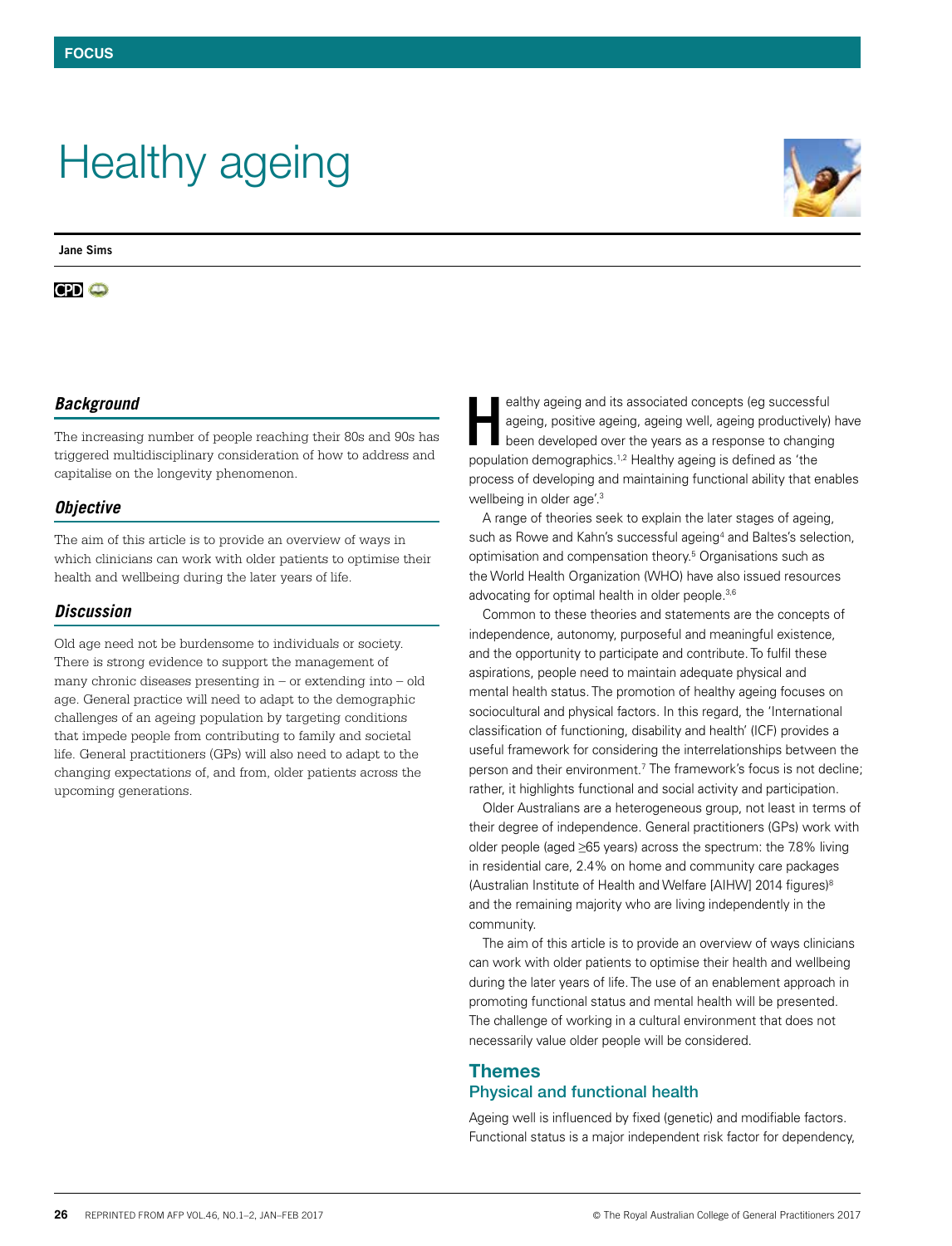institutionalisation and mortality in older populations. The 'disease burden' can be measured in disability-adjusted life years (DALYs), where a DALY reflects one year of 'healthy' life lost. It is the sum of years of life lost due to premature death and those lost to disability. In developed countries, such as Australia, ischaemic heart disease, visual disorders, dementia, cancers and stroke are common contributors to disease burden (Table 1).<sup>9</sup> While old age is not usually devoid of ill health, age-related impairment, limitation and restrictions that contribute to frailty can be modified.<sup>10,11</sup> The clinician has a key role in ameliorating age-related and pathological changes.<sup>12</sup>

The evidence base shows that the impact of many non-communicable diseases can be ameliorated by lifestyle changes,13 notably physical activity and dietary modification, and obesity, tobacco, alcohol, salt, blood glucose and blood pressure reduction. Proactive management may include conducting – and acting upon – a health assessment, assessing factors such as dementia, falls, immunisation status, continence, oral health, hearing and vision. In their review, Stuck et al noted that such assessments need to be regularly reviewed and that assessments appear more beneficial for the 'young old' (65−74 years) and those with a lower mortality risk.<sup>14</sup> A later review confirmed the benefits of assessment,<sup>15</sup> reporting reductions in nursing home admission, falls and physical function decline following complex community interventions. A systematic approach with appropriate intervention and follow-up is needed to promote health and reduce functional decline.16 For example, a consultation with a patient who is sedentary and obese, and has diabetes and poor eating habits, may result in referral to a dietitian. The feedback from the consultation with the specialist can then be discussed with the patient, key messages reinforced and the next steps determined with them.

Given that older people often have comorbidities, it may be practical to recommend lifestyle changes (eg physical activity uptake) that will benefit several conditions, rather than focusing on managing a single disease. Research studies tend to focus on single health outcomes, but across the literature the benefits of physical activity have been noted.<sup>17</sup> Physical activity has a role in the prevention and management of physical, functional, mental and cognitive health (eg diabetes, falls, osteoarthritis, dementia). Not all older people are amenable to the concept of being 'physically active'. The GP can tailor advice about physical activity using language that reflects the individual patient's functional and sociocultural needs and preferences. Depending on the patient's beliefs and degree of selfefficacy, it may be appropriate to refer them on to an allied health professional (eg physiotherapist).

Preventive health strategies have diminishing returns in terms of simply extending life. Rather than aiming for disease-free years of life, we should aim to increase the quality of life and reduce overall morbidity, while accounting for duration and cost of treatment.

#### Table 1. Prevalence of moderate/severe disability in older adults across health condition groups<sup>6,9</sup>

| <b>Health condition</b>               | Prevalence (millions) in high income<br>countries | Prevalence (millions) in low and<br>middle income countries |
|---------------------------------------|---------------------------------------------------|-------------------------------------------------------------|
| Hearing loss                          | 18.5                                              | 43.9                                                        |
| Visual impairment                     | 15.0                                              | 94.2                                                        |
| Osteoarthritis                        | 8.1                                               | 19.4                                                        |
| Dementia                              | 6.2                                               | 7.0                                                         |
| Chronic obstructive pulmonary disease | 4.8                                               | 8.0                                                         |
| Ischaemic heart disease               | 2.2                                               | 11.9                                                        |
| Cerebrovascular disease               | 2.2                                               | 4.9                                                         |
| Rheumatoid arthritis                  | 1.7                                               | 3.7                                                         |
| Depression                            | 0.5                                               | 4.8                                                         |
|                                       | Total disease burden (DALYs) aged 65-74 years     | Total disease burden (DALYs) aged ≥75 years                 |
| Cancers                               | 26%                                               | 27%                                                         |
| Cardiovascular                        | 20%                                               | 48%                                                         |
| Neurological                          | 13%                                               | 51%                                                         |
| Respiratory                           | 18%                                               | 25%                                                         |
| Endocrine                             | 25%                                               | 35%                                                         |
| Musculoskeletal                       | 17%                                               | 15%                                                         |
| Kidney/urinary                        | 20%                                               | 54%                                                         |
| Other                                 | 8%                                                | 12%                                                         |
| DALYs, disability-adjusted life years |                                                   |                                                             |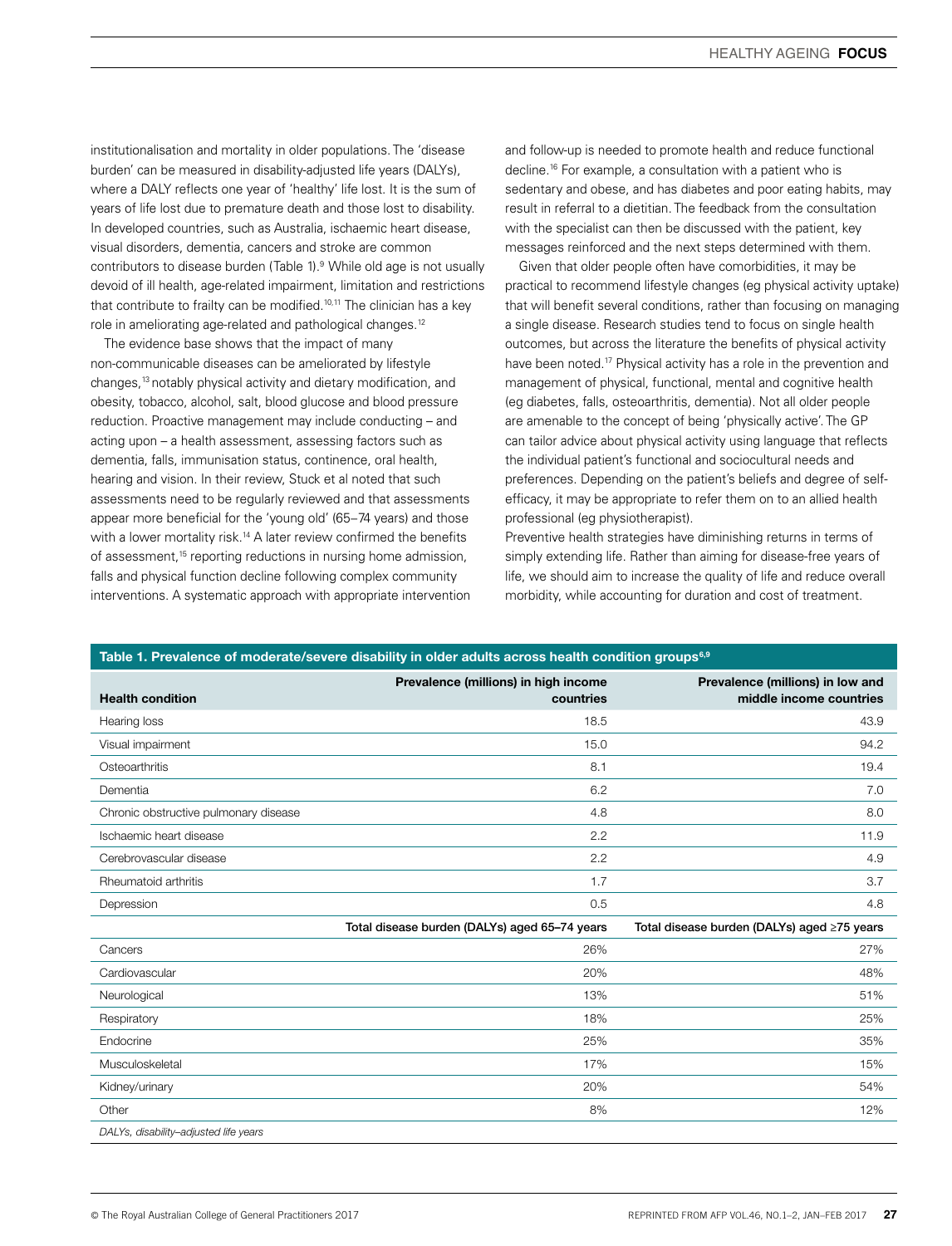To be sustained and effective, patient self-management requires not only health literacy, but also motivation. Using the example of falls prevention, Nyman and Victor<sup>18</sup> highlighted the challenge of adherence to various strategies. The GP can offer support to their patient and suggest alternative approaches to maintain helpful behaviours. The knowledge a GP obtains via an ongoing patient relationship can also offset inappropriate management. For example, dementia19 can be misdiagnosed when the actual problem is delirium<sup>20</sup> because of a treatable underlying problem (eg infection, dehydration, audiovisual impairment, alcohol/drug misuse).

Given the prevalence of polypharmacy in older people, medication review is vital.21 Tools such as the 'Beers' and 'START/ STOPP' criteria can be used to screen for potentially inappropriate medications to be avoided or withdrawn.<sup>22</sup> The clinician should then monitor for any subsequent adverse drug reactions and events. Ideally, the patient should be involved in the deprescribing process. Jansen et al argue that the patient should at least be aware that they have that option.<sup>23</sup> Subsequent decision making will need to be tailored according to the patient's circumstances.

### Mental health

It is also important to consider the influence of psychological change among older people – how longevity may influence a person's priorities and life tasks. The GP can have a role in supporting the older patient to optimise their goals within the limitations of their health circumstances.

Recent mental health reforms have neglected older people. Even so, as with other adults, high prevalence mental health conditions such as anxiety and depression can be managed using behavioural techniques and medications.<sup>24</sup> Encouragement of goal-setting and problem-solving can help older people to address cognitive and psychosocial changes they experience (eg redundancy, bereavement, divorce) that are not illnesses. Close attention to certain groups, such as older men living alone, is recommended.25 Suicide rates are highest among men aged ≥80 years,<sup>26</sup> indicating there is scope for early intervention strategies.

Loneliness has psychophysiological consequences, including risk-taking, poor sleep quality, cognitive decline, and cardiac and cerebrovascular disease, which have an impact on morbidity and mortality.27 GPs familiar with their older patients may identify early signs of loneliness and diminishing self-confidence. Participation in social engagement can assist in ameliorating social isolation and loneliness.28 The evidence does not stipulate a 'gold standard' activity. Indeed, successful outcomes will be driven by the participants' preferences. There are many activities to choose from, including volunteering and joining community recreation groups (Box 1). Benefits have been attained from social activities involving creative, educational and/or group support interventions.28

### Cultural context

Doctors operate in a society where ageism remains prevalent. Robert Butler, a US geriatrician and Pulitzer Prize winner, originally

coined the term 'ageism' in his 1975 book *Why survive? Being old in America*. 29 Unfortunately, negative stereotypes and negativity towards older people, in society and the healthcare system, continue into the 21st century. Hitchcock, in an eloquent essay on caring for the elderly, noted the continuance of therapeutic nihilism and futility among fellow clinicians.<sup>30</sup> The reality of personcentred care for older people will be that clinicians be mindful of the pressures to ration treatment and continue to provide the most appropriate treatment for all patients, regardless of their age. It would appear that longevity is set to continue.<sup>1</sup> Cultural attitudes and practices need to adjust accordingly, not simply to counter discrimination. Research has demonstrated that older people respond to positive stereotyping with boosts to self-esteem and even function.31 Further, positive thinking can enhance an older person's wellbeing and promote longevity.32 Older people tend to be more positive than professionals about their situation.<sup>33</sup> Consistent with the prevailing philosophies of person-centred care and consumer-driven services, lay perspectives are important in informing policy and programs. The challenge is for older people to work with their healthcare provider(s) to optimise function and the capacity to participate in community and family life.

### System change

The WHO 2004 report *Active ageing: Towards age-friendly primary health care*34 and its accompanying resources remain relevant to current providers. The resources consider attitudes and knowledge transfer at the micro level, with structural recommendations at the meso level, including suitable training of practitioners, management systems amenable to older people's needs and easier access for those with mobility, hearing or vision impairments. They complement The Royal Australian College of General Practitioners' (RACGP's) *Guidelines for preventive activities in general practice* (Red Book).16

#### Box 1. Advice for supporting healthy ageing during the consultation

- Most older people are aware of lifestyle changes that can benefit their health, but require encouragement to adopt and motivation to sustain them: the GP has a key role in this regard.
- There may be technical or health literacy reasons for not making lifestyle changes. To address these, consider referral to a specialist (eg exercise physiologist, psychologist, dentist, dietitian).
- Volunteering and special interest groups can ameliorate loneliness and social isolation and promote physical, mental and social health. Older people can be encouraged to get involved with social groups in their community and/or online.
- Local councils can provide information on recreational activities, run by groups such as COTA, National Seniors, Probus, U3A and Active Ageing Australia.
- Access (eg cost, transport, waiting lists) is a common concern for older people. The GP cannot be expected to know about all services available in the community, but should be aware of a selection of accessible services.